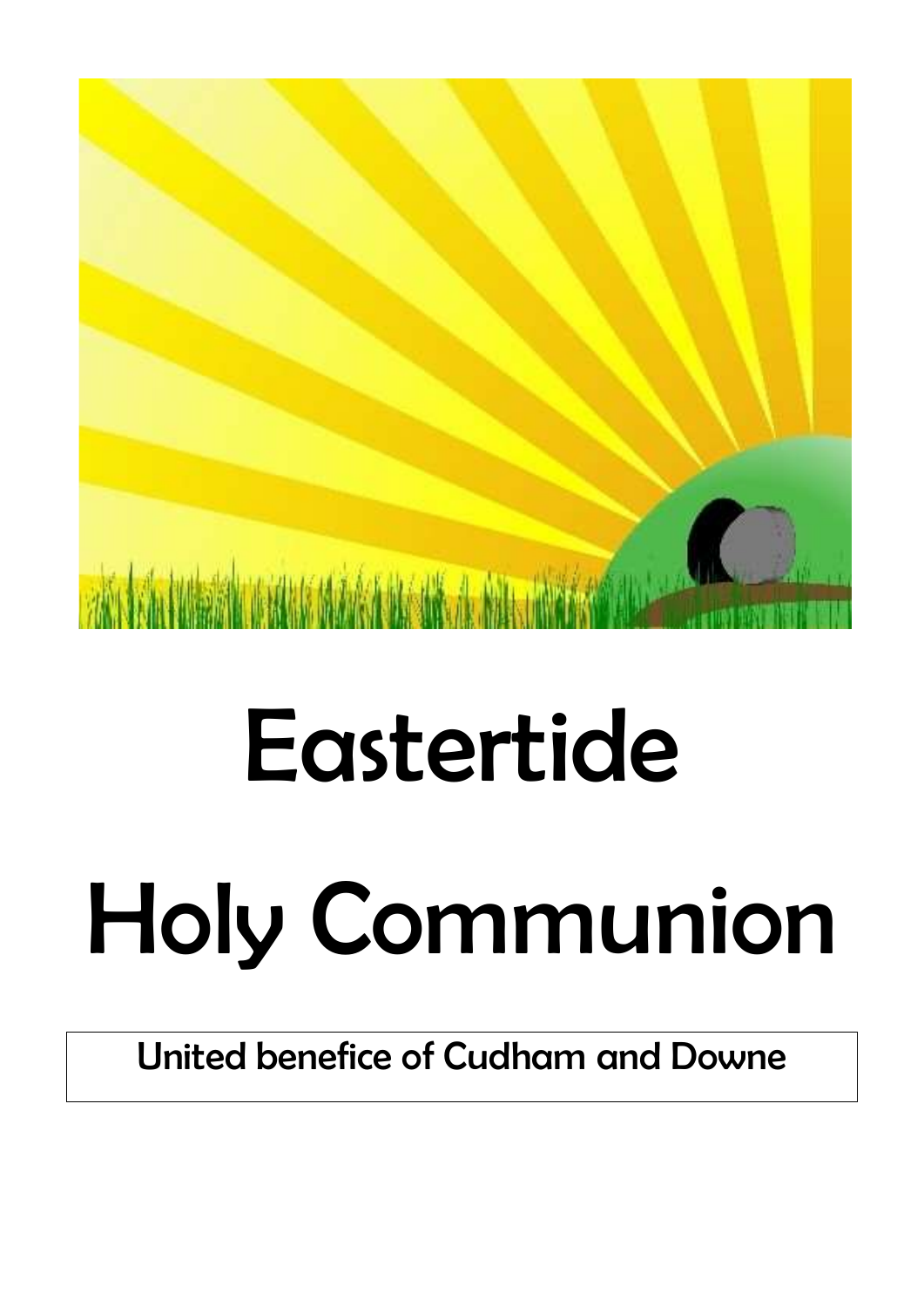# *You are invited to join in with the words of the service that are printed in bold type.*

## **The Gathering**

#### *Welcome*

The Lord be with you: **And also with you**

Alleluia. Christ is risen: **He is risen indeed. Alleluia.**

*Prayer of preparation* **Risen Lord Jesus, we gather today to celebrate. We gather to share in the joy of your resurrection. The stone has been rolled away, death has been defeated, you have overcome the powers of darkness. May we know your risen presence with us today. Amen**

#### *Hymn*

# *Lighting of the Easter Candle*

Dear brothers and sisters in Christ, this is the day when our Lord Jesus Christ was raised gloriously from the dead, crushing the power of sin and destroying the sting of death. Throughout the world Christians celebrate the mighty power of God as Christ causes out of darkness to share in his marvellous light. May we, and all Christ's people, shine as lights in the world to the glory of God the father.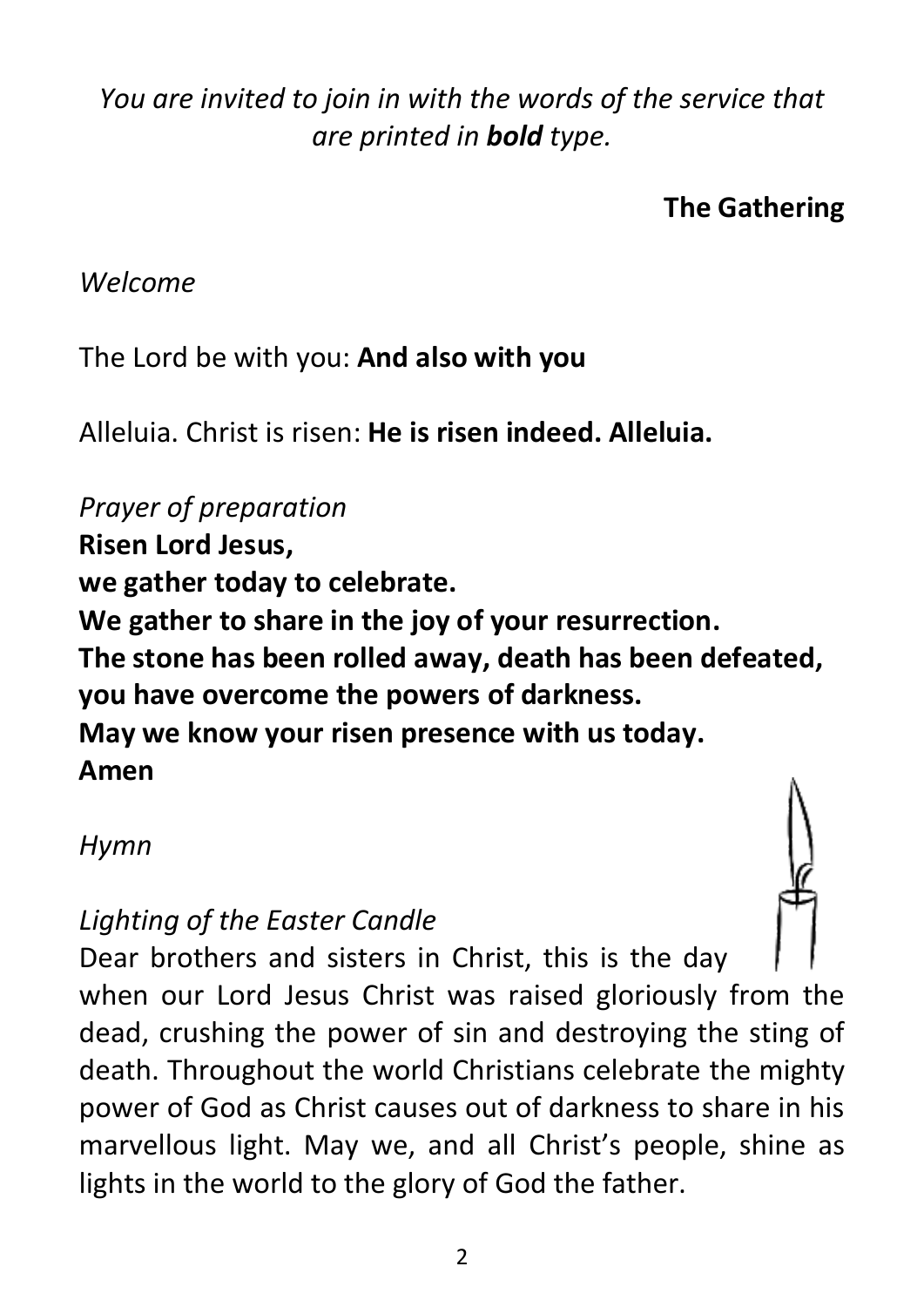## The light of Christ: **thanks be to God**

# *Prayer of confession*

In baptism we died with Christ, so that as Christ was raised from the dead, we might walk in newness of life. Let us receive new life in him as we confess our sins in penitence and faith.

Like Mary at the empty tomb, we fail to grasp the wonder of your presence.

Lord, have mercy: **Lord, have mercy.**

Like the disciples behind locked doors, we are afraid to be seen as your followers. Christ, have mercy: **Christ, have mercy.**

Like Thomas in the upper room, we are slow to believe. Lord, have mercy: **Lord, have mercy.**

#### *Absolution*

May the father of all mercies cleanse you from your sins, and restore in you his image to the praise and glory of his name through Jesus Christ our Lord. **Amen.**

*The Gloria* **Glory to God, glory to God, glory to the Father. Glory to God, glory to God, glory to the Father. To him be glory forever. To him be glory forever. Alleluia, amen. Alleluia, amen. Alleluia amen, alleluia amen.**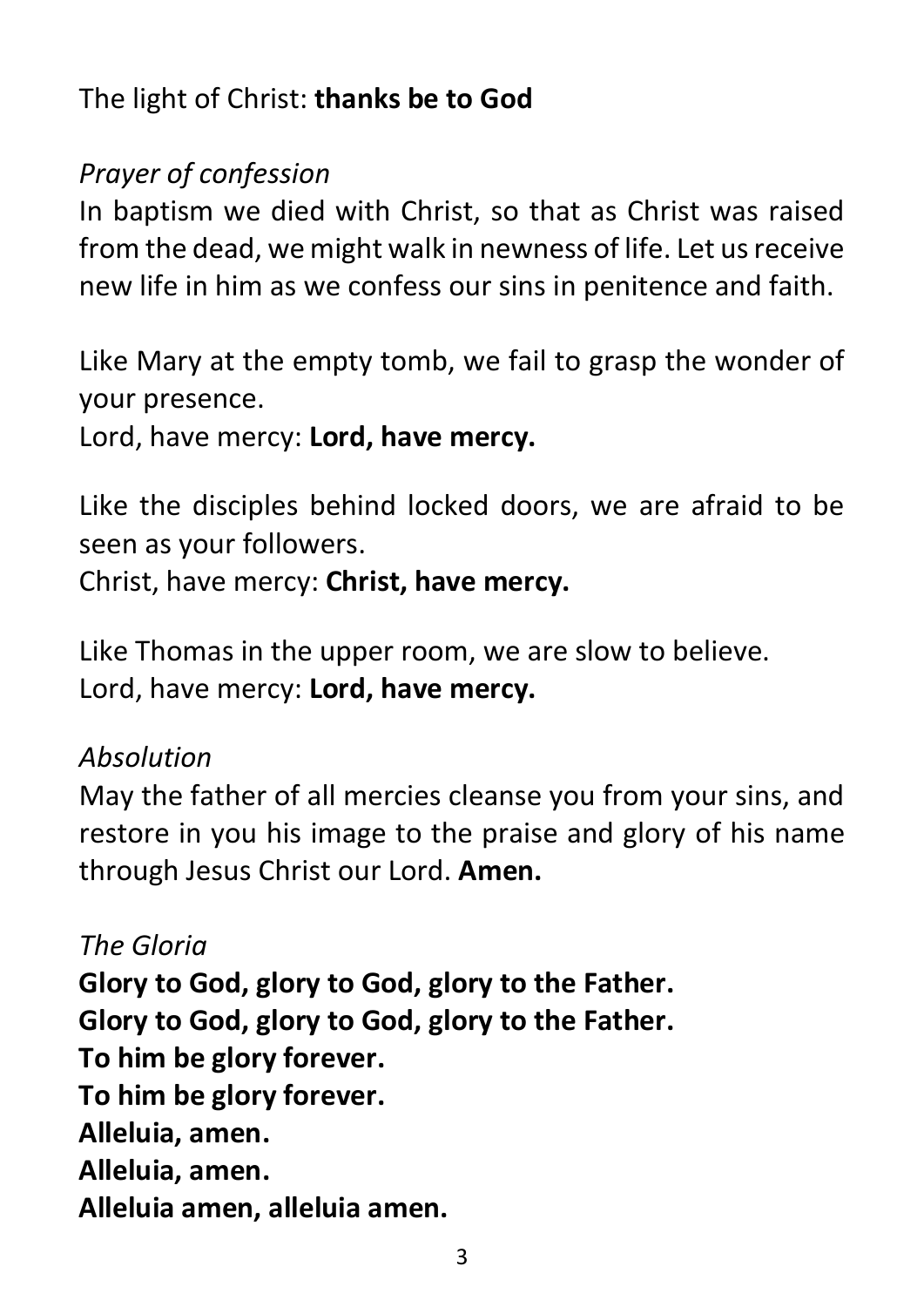**Glory to God, glory to God, glory to the Son. Glory to God, glory to God, glory to the Son. To him be glory forever. To him be glory forever. Alleluia, amen. Alleluia, amen. Alleluia amen, alleluia amen.**

**Glory to God, glory to God, glory to the Spirit. Glory to God, glory to God, glory to the Spirit. To him be glory forever. To him be glory forever. Alleluia, amen. Alleluia, amen. Alleluia amen, alleluia amen.**



*The Collect (special prayer for today) which we all say together from the notice sheet*

## **The Liturgy of the Word**

*The Gospel*

Alleluia, Alleluia. I am the first and the last, says the Lord, and the living one; I was dead, and behold I am alive for evermore. **Alleluia.**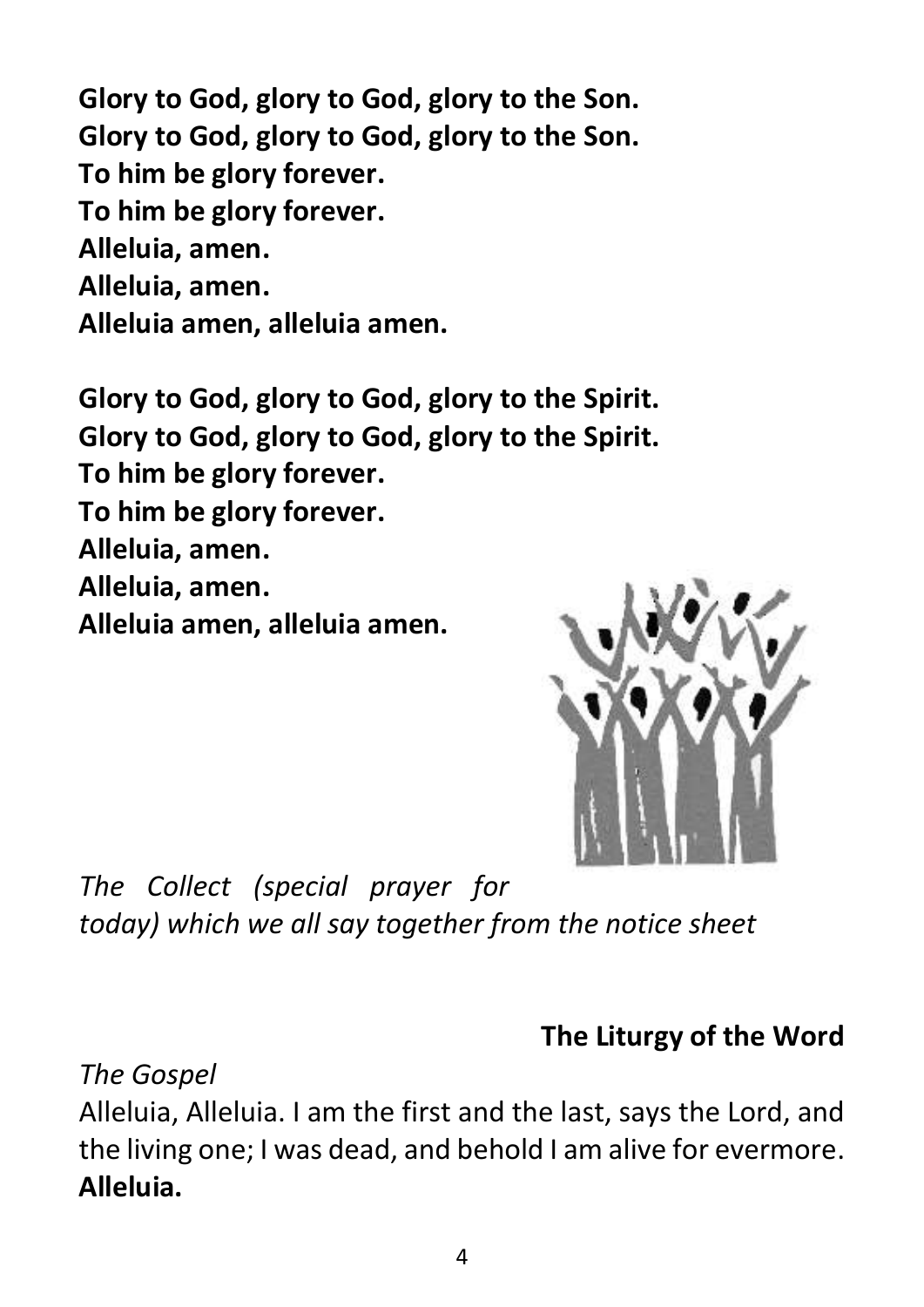Hear the Gospel of our Lord Jesus Christ according to …….. **Glory to you, O Lord.** *After the Gospel has been read* This is the Gospel of the Lord: **Praise to you, O Christ.**

*Sermon*



*The creed*

Do you believe and trust in God the Father, source of all being and life, the one for whom we exist? **I believe and trust in him.**

Do you believe and trust in God the Son, who took our human nature, died for us and rose again? **I believe and trust in him.**

Do you believe and trust in God the Holy Spirit, who gives life to the people of God and makes Christ known in the world? **I believe and trust in him.** This is the faith of the Church. **This is our faith. We believe and trust in one God, Father, Son and Holy Spirit.**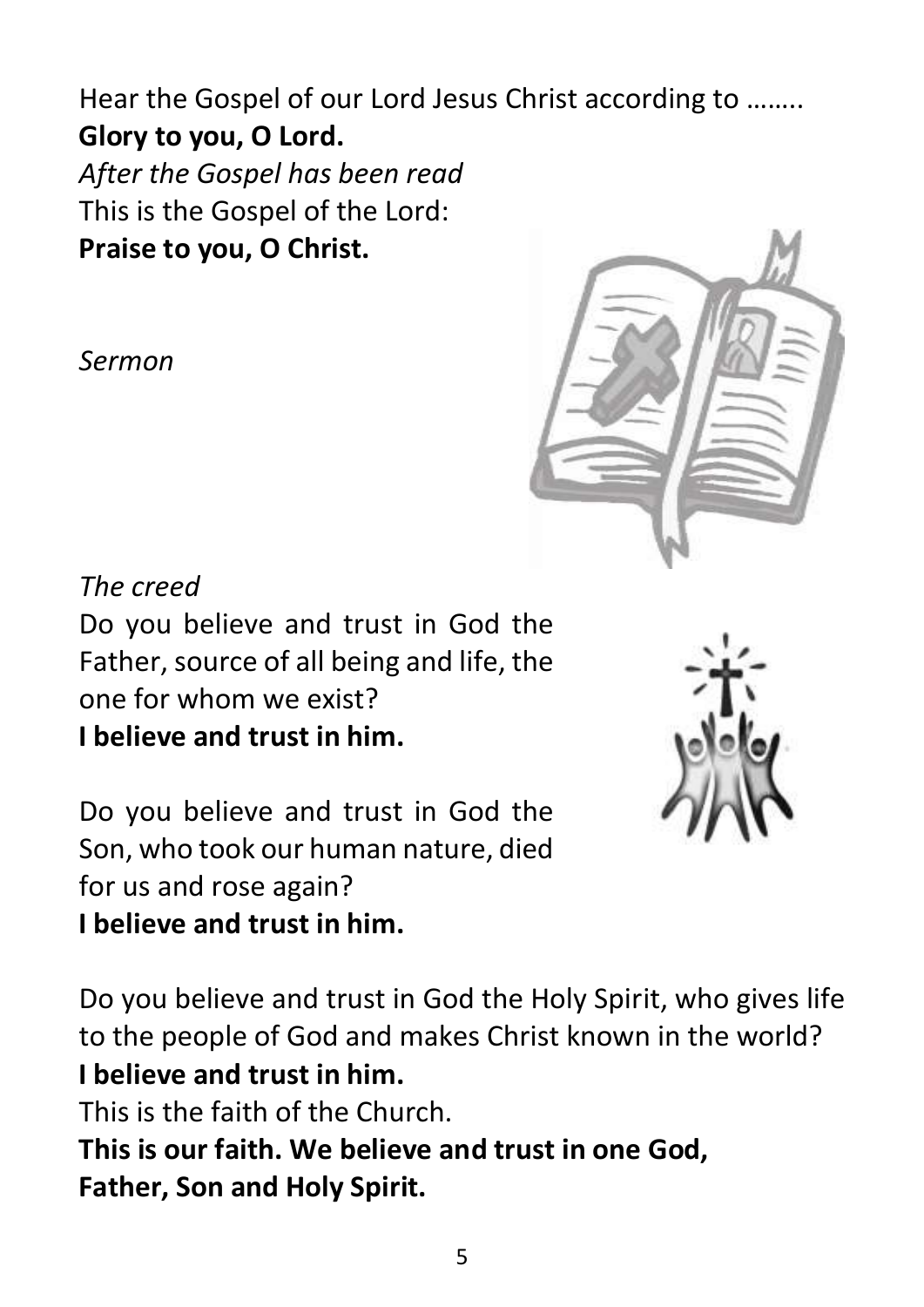## *Hymn*

*Prayers of intercession We end our prayers by saying together:*

**Merciful Father, accept these prayers for the sake of your Son, our Saviour Jesus Christ. Amen.**

## **The Liturgy of the Sacrament**

#### *The Peace*

The risen Christ came and stood among his disciples and said, "Peace be with you." Then were they glad when they saw the Lord. Alleluia

The peace of the Lord be always with you: **and also with you**

## *Hymn*

Risen Lord Jesus Christ, we believe you, and all we have heard is true. When you break bread may we recognise you as the fire that burns within us, that we may bring light to your world. **Amen**

The Lord is here:

**His Spirit is with us.**

Lift up your hearts:

## **We lift them to the Lord.**

Let us give thanks to the Lord our God:

**It is right to give thanks and praise.**

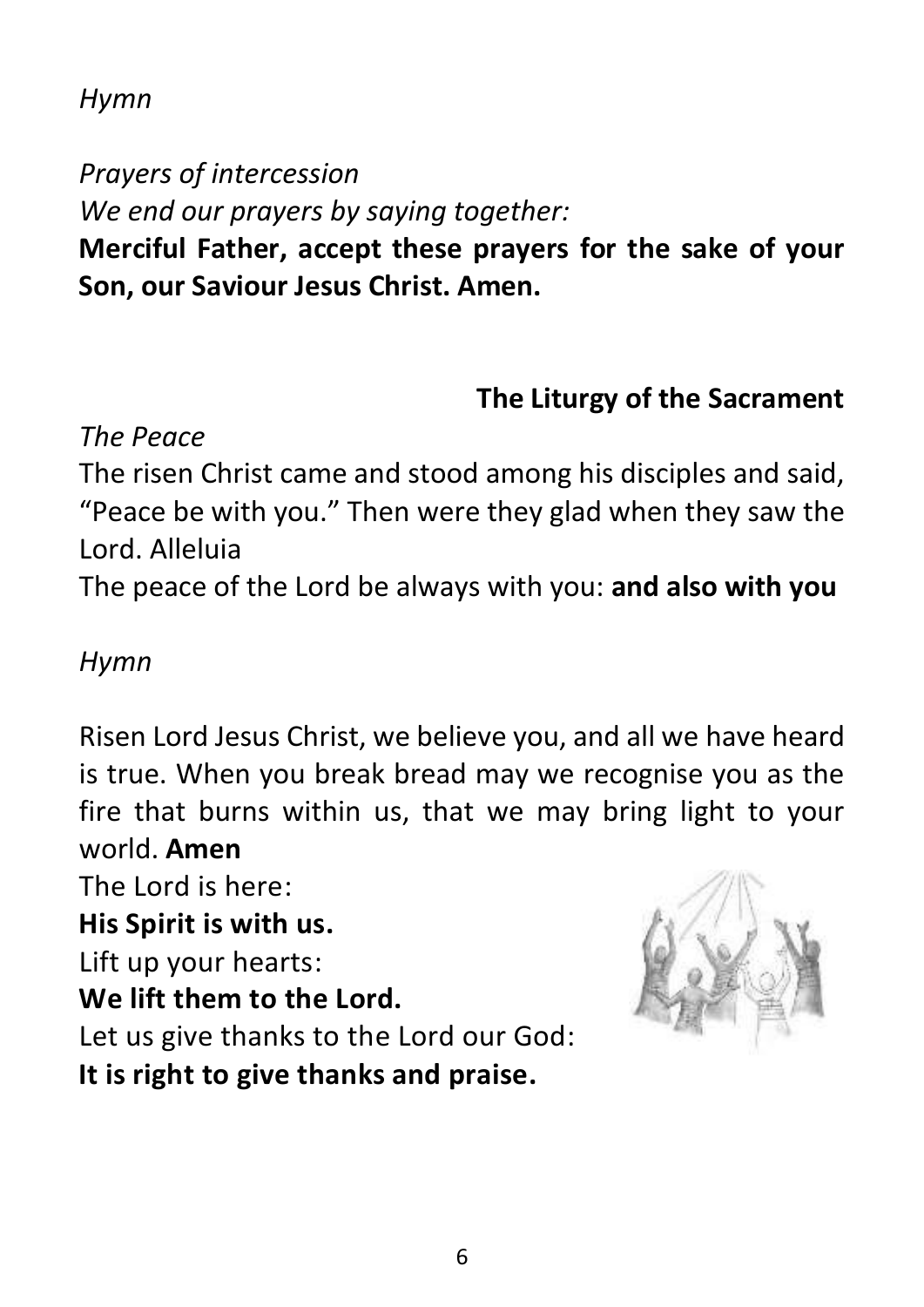It is indeed right, our duty and our joy, always and everywhere to give you thanks, almighty and eternal Father, and in these days of Easter to celebrate with joyful hearts the memory of your wonderful works. For by the mystery of his passion Jesus Christ, your risen Son, has conquered the powers of death and hell and restored in men and women the image of your glory. He has placed them once more in paradise and opened to them the gate of life eternal. And so, in the joy of this Passover, earth and heaven resound with gladness, while angels and archangels and the powers of all creation sing for ever the hymn of your glory:

# **Holy, holy, holy Lord, God of power and might, heaven and earth are full of your glory. Hosanna in the highest.**

Lord, you are holy indeed, the source of all holiness; grant that by the power of your Holy Spirit, and according to your holy will, these gifts of bread and wine may be to us the body and blood of our Lord Jesus Christ; who, in the same night that he was betrayed, took bread and gave you thanks; he broke it and gave it to his disciples, saying: Take, eat; this is my body which is given for you; do this in remembrance of me.

In the same way, after supper he took the cup and gave you thanks; he gave it to them, saying: Drink this, all of you; this is my blood of the new covenant, which is shed for you and for many for the forgiveness of sins. Do this, as often as you drink it, in remembrance of me.

Great is the mystery of faith: **Christ has died. Christ is risen. Christ will come again.**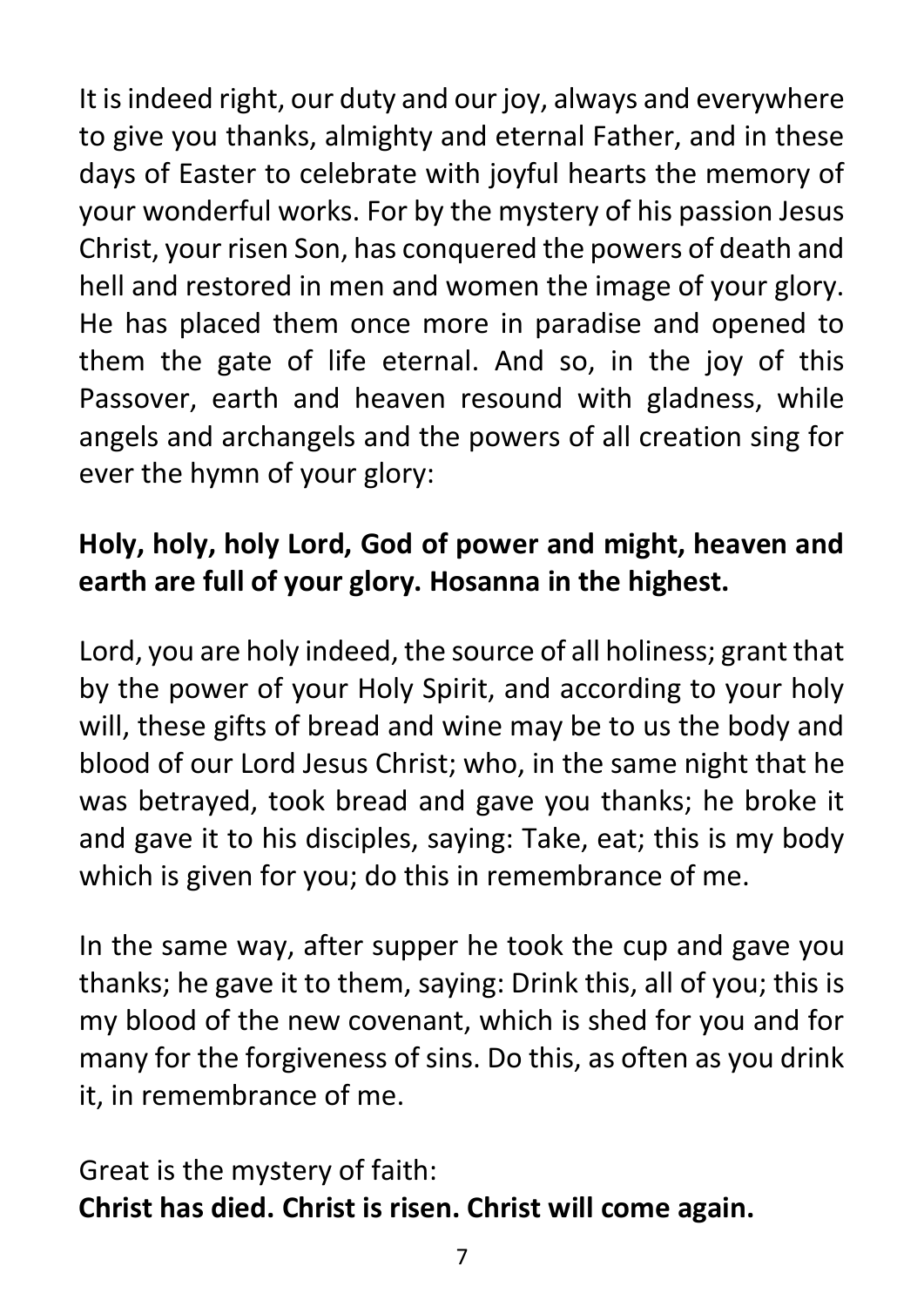And so, Father, calling to mind his death on the cross, his perfect sacrifice made once for the sins of the whole world; rejoicing in his mighty resurrection and glorious ascension, and looking for his coming in glory, we celebrate this memorial of our redemption. As we offer you this our sacrifice of praise and thanksgiving, we bring before you this bread and this cup and we thank you for counting us worthy to stand in your presence and serve you.

Send the Holy Spirit on your people and gather into one in your kingdom all who share this one bread and one cup, so that we, in the company of all the saints, may praise and glorify you for ever, through Jesus Christ our Lord; by whom, and with whom, and in whom, in the unity of the Holy Spirit, all honour and glory be yours, almighty Father, for ever and ever. **Amen.**

As our Saviour taught us, so we pray: **Our Father in heaven, hallowed be your name, your kingdom come, your will be done, on earth as in heaven. Give us today our daily bread. Forgive us our sins as we forgive those who sin against us. Lead us not into temptation but deliver us from evil. For the kingdom, the power, and the glory are yours** 

**now and for ever. Amen.**

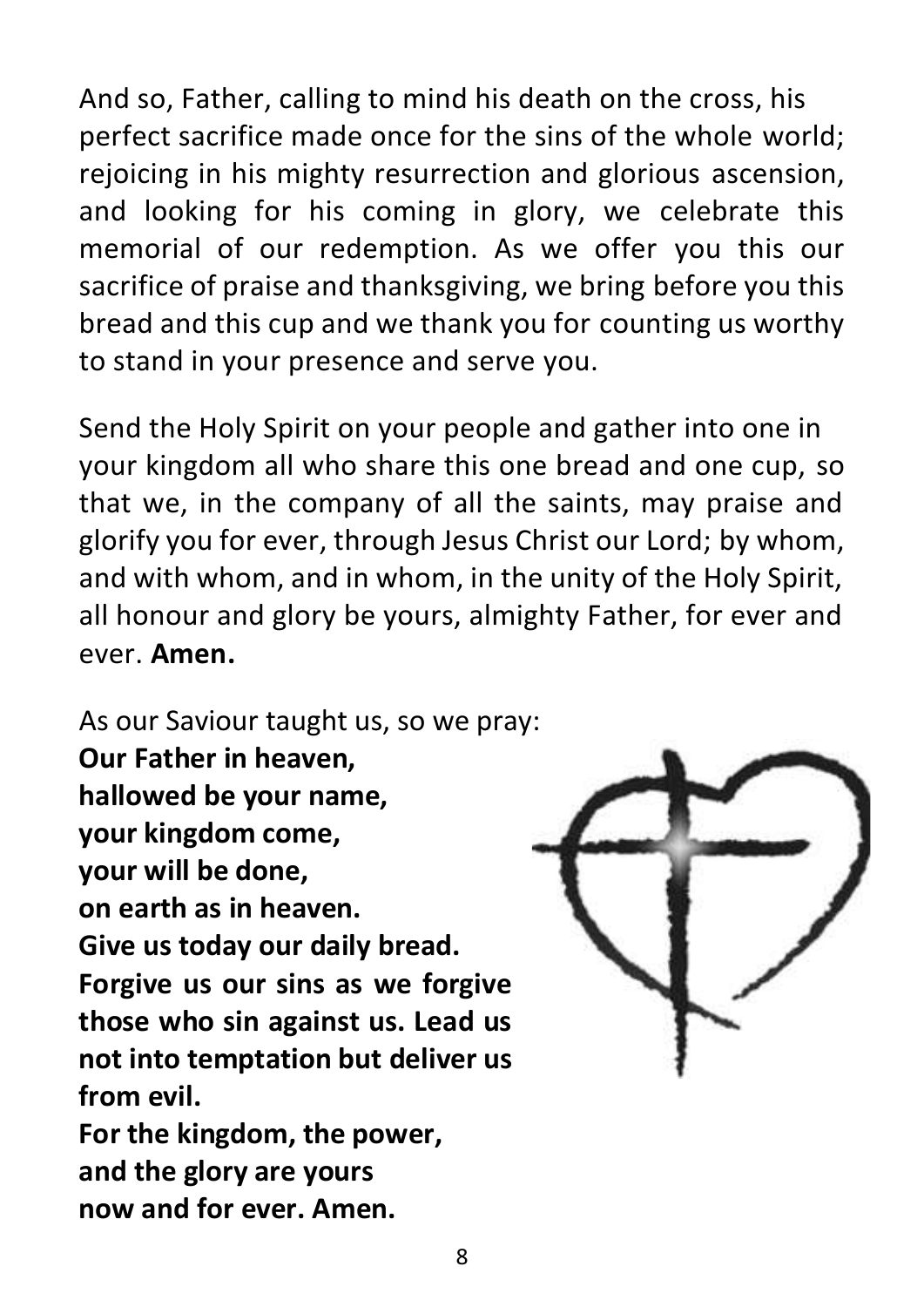We break this bread to share in the body of Christ. **Though we are many, we are one body, because we all share in one bread.**

Alleluia. Christ our Passover is sacrificed for us. **Therefore, let us keep the feast. Alleluia.**

## *The president and people receive communion*

*All are invited to come forward. If you are unsure about receiving the bread and the wine, keep your hands low, so we know not to give it to you, and we will offer words of a Blessing prayer instead. You will be directed when to come up, please remember social distancing and use of hand sanitizer.* 

*Prayer after Communion The prayer for the day is said by the President.*

## **Almighty God,**

**we thank you for feeding us with the body and blood of your Son Jesus Christ. Through him we offer you our souls and bodies to be a living sacrifice. Send us out in the power of your Spirit to live and work to your praise and glory. Amen**